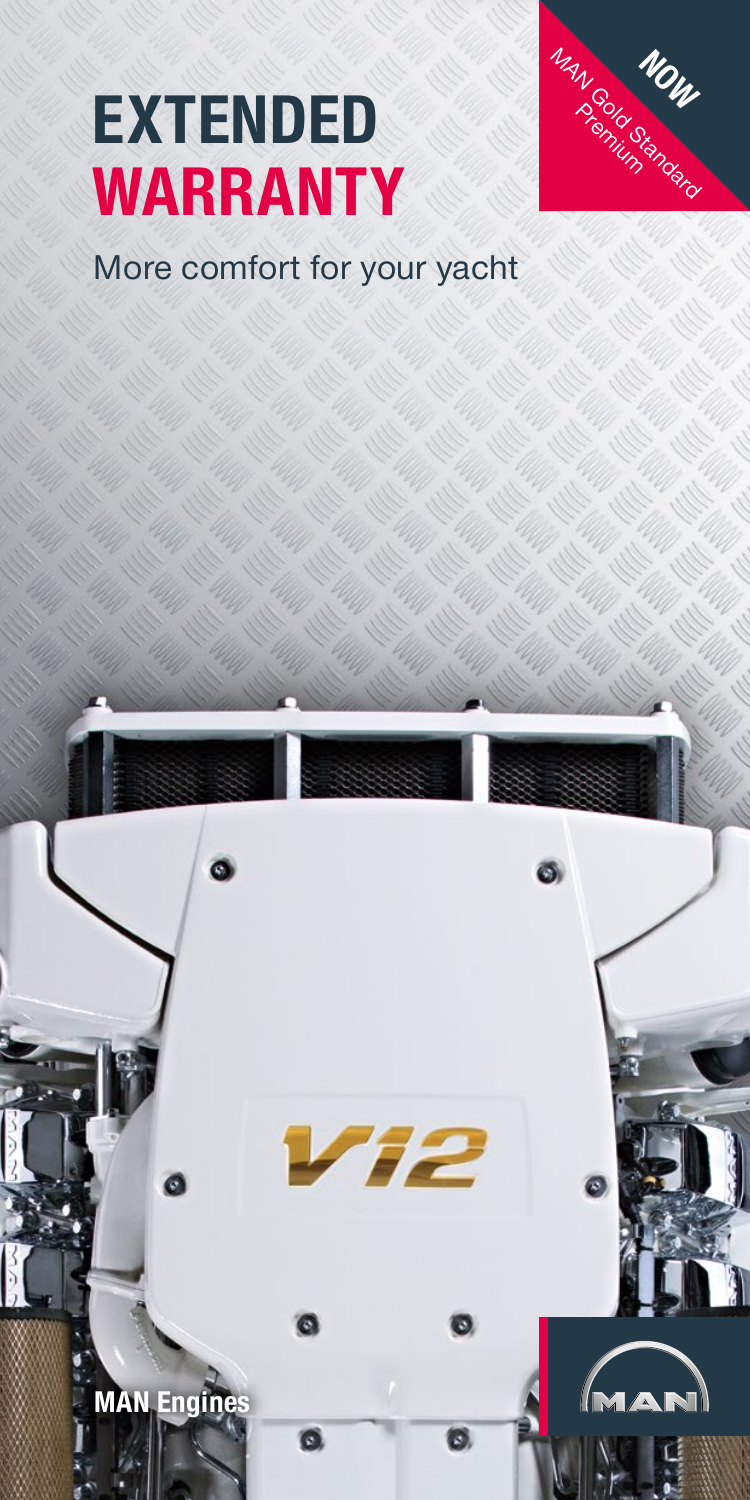

## **MORE COMFORT**

You have nothing to worry about with the MAN Gold Standard Premium (GSP). The extended warranty protects you against unexpected repair costs of all your MAN branded engine room components, including cost-intensive components such as electronics and turbo chargers. And because MAN's GSP is transferrable, you're safe in the knowledge that you're not only protecting your investment but maximising its resale value at the same time.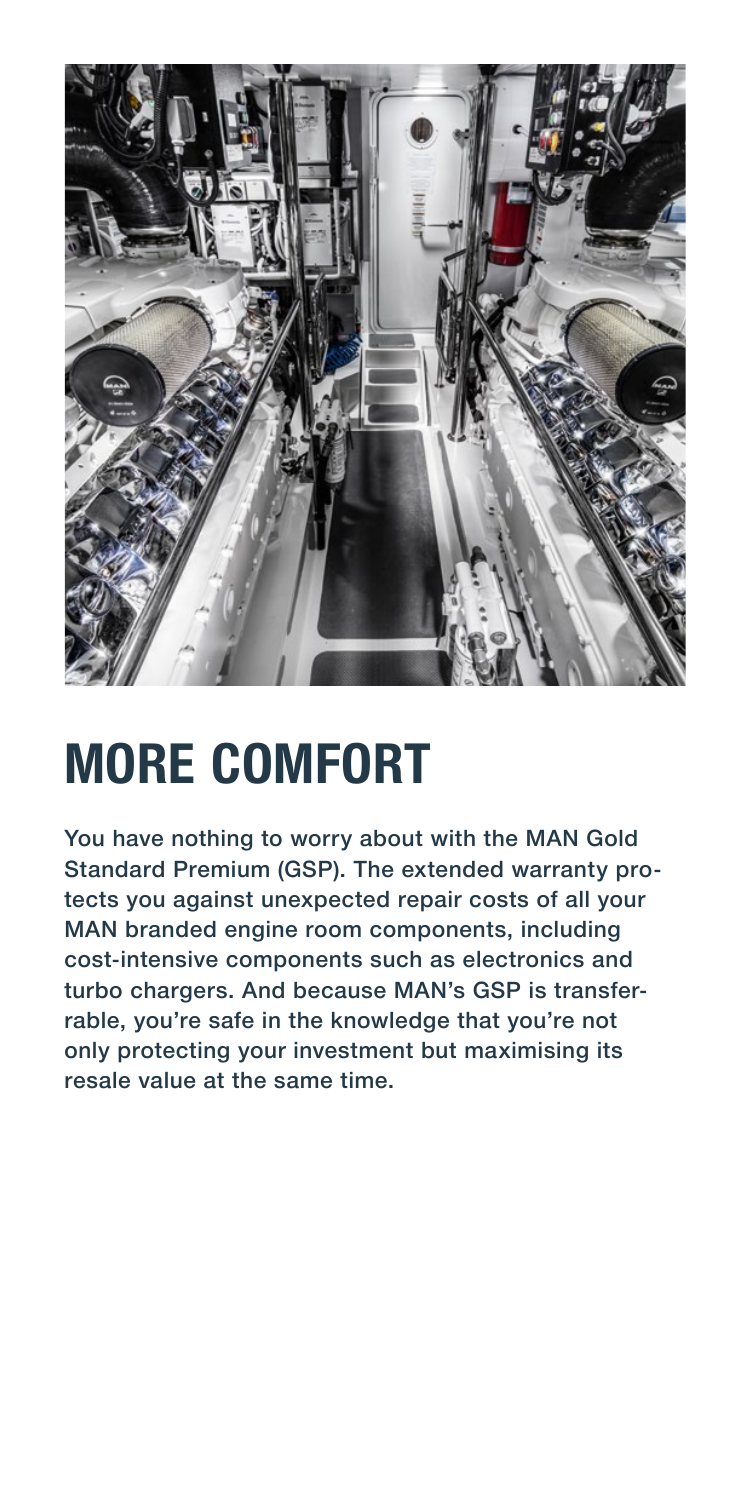## **COVER THE UNEXPECTED**

## Gold Standard Premium (GSP)

**RA** In addition to the warranty ex works (two years) and the warranty extension (Gold Standard), you have the poption of taking out additional coverage for yourself and your investment: Gold Standard Premium gives you the option of extending the original warranty for three more years, meaning a total warranty period of five years. For the additional three years, the warranty can be concluded for another 2,500 or 4,000 operating hours. Your additional advantage compared with the Gold Standard extension: All engine components are completely covered.

Engine type **Coverage duration** 

| i6-730 / 800 / 850     |                                                        |
|------------------------|--------------------------------------------------------|
| V8-1000 / 1200 / 1300  | 5 years $(2,500 \text{ or } 4,000 \text{ hours }^{1})$ |
| V12-1400 / 1550 / 1650 |                                                        |
| V12-1800 / 1900 / 2000 |                                                        |
|                        |                                                        |

1) for privately used yachts only

## → The benefits of your Gold Standard Premium extension at a glance:



- Coverage of all MAN components in your engine room (including electronics & turbo chargers)
- The transferability to subsequent owners increases the resale value of your yacht
- **Peace of mind beyond the standard warranty**
- **Protects your investment against unplanned** repairs
- **Remaining flexible because you can opt for the** warranty extension within the first two years
- Adaptable to your needs and lifestyle (2,500 / 4,000 hours)
- All maintenance is performed by an authorized MAN service partner
- **Only MAN Genuine Parts are used**

## For more information, please contact your local dealer.